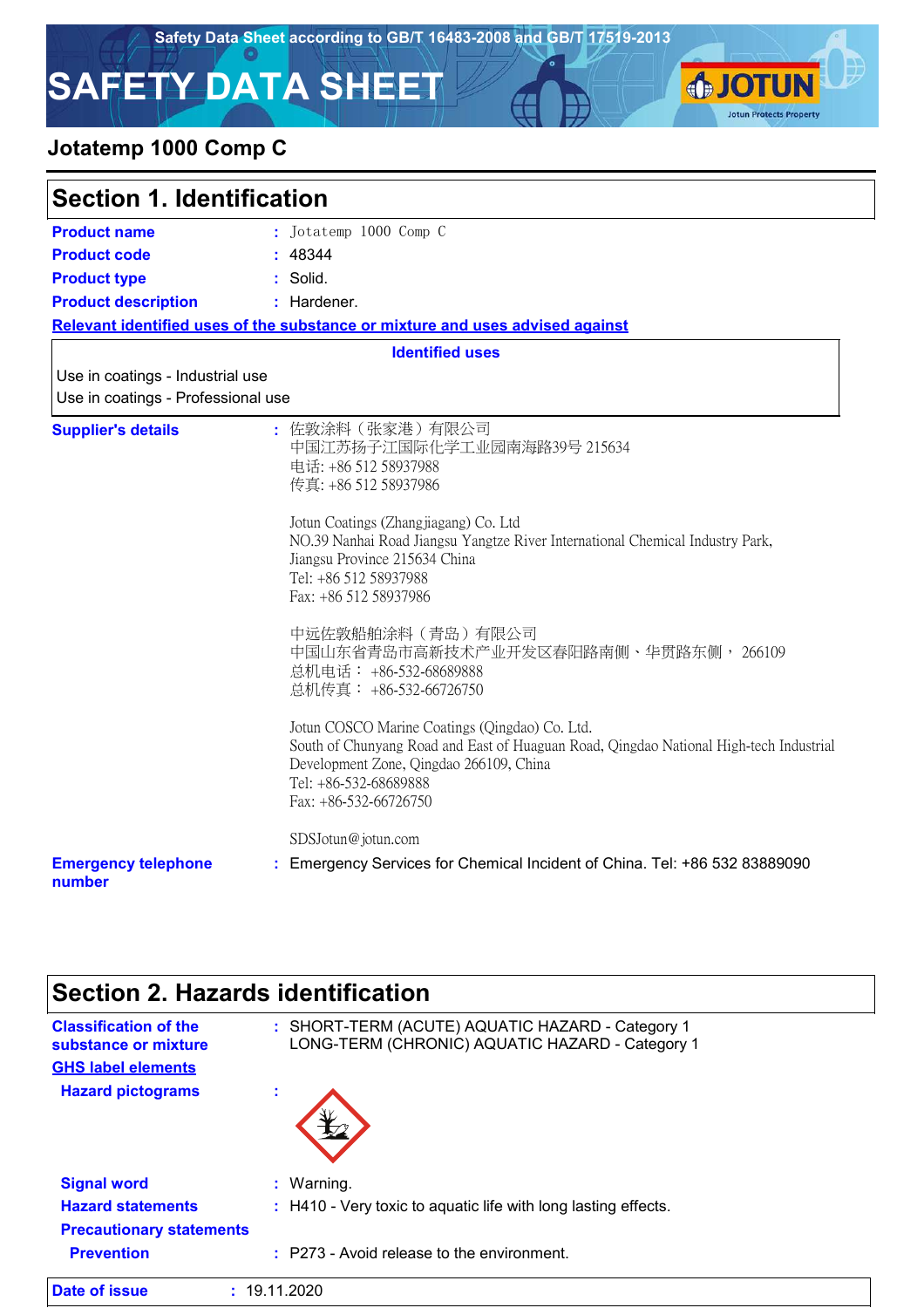# **Section 2. Hazards identification**

| <b>Response</b> | $\therefore$ P391 - Collect spillage.                                                                                         |
|-----------------|-------------------------------------------------------------------------------------------------------------------------------|
| <b>Storage</b>  | : Not applicable.                                                                                                             |
| <b>Disposal</b> | : P501 - Dispose of contents and container in accordance with all local, regional,<br>national and international regulations. |

# **Section 3. Composition/information on ingredients**

| <b>Substance/mixture</b>                       | : Mixture         |               |                   |
|------------------------------------------------|-------------------|---------------|-------------------|
| <b>Other means of</b><br><b>identification</b> | : Not available.  |               |                   |
| <b>CAS number/other identifiers</b>            |                   |               |                   |
| <b>CAS number</b>                              | : Not applicable. |               |                   |
| <b>EC</b> number                               | Mixture.          |               |                   |
| <b>Product code</b>                            | : 48344           |               |                   |
| <b>Ingredient name</b>                         |                   | $\frac{9}{6}$ | <b>CAS number</b> |
| zinc                                           |                   | ≥90           | 7440-66-6         |
| zinc oxide                                     | 1314-13-2<br>≤5   |               |                   |

**There are no additional ingredients present which, within the current knowledge of the supplier and in the concentrations applicable, are classified as hazardous to health or the environment and hence require reporting in this section.**

**Occupational exposure limits, if available, are listed in Section 8.**

### **Section 4. First aid measures**

#### **Description of necessary first aid measures**

| <b>Eye contact</b>                    | : Immediately flush eyes with plenty of water, occasionally lifting the upper and lower<br>eyelids. Check for and remove any contact lenses. Continue to rinse for at least 10<br>minutes. Get medical attention if irritation occurs.                                                                                                                                                                                                                                                                                                                                                                                                                                                                                                                                                                                       |
|---------------------------------------|------------------------------------------------------------------------------------------------------------------------------------------------------------------------------------------------------------------------------------------------------------------------------------------------------------------------------------------------------------------------------------------------------------------------------------------------------------------------------------------------------------------------------------------------------------------------------------------------------------------------------------------------------------------------------------------------------------------------------------------------------------------------------------------------------------------------------|
| <b>Inhalation</b>                     | Remove victim to fresh air and keep at rest in a position comfortable for breathing.<br>If not breathing, if breathing is irregular or if respiratory arrest occurs, provide<br>artificial respiration or oxygen by trained personnel. It may be dangerous to the<br>person providing aid to give mouth-to-mouth resuscitation. Get medical attention if<br>adverse health effects persist or are severe. If unconscious, place in recovery<br>position and get medical attention immediately. Maintain an open airway. Loosen<br>tight clothing such as a collar, tie, belt or waistband.                                                                                                                                                                                                                                   |
| <b>Skin contact</b>                   | Flush contaminated skin with plenty of water. Remove contaminated clothing and<br>shoes. Get medical attention if symptoms occur. Wash clothing before reuse.<br>Clean shoes thoroughly before reuse.                                                                                                                                                                                                                                                                                                                                                                                                                                                                                                                                                                                                                        |
| <b>Ingestion</b>                      | : Wash out mouth with water. Remove dentures if any. Remove victim to fresh air<br>and keep at rest in a position comfortable for breathing. If material has been<br>swallowed and the exposed person is conscious, give small quantities of water to<br>drink. Stop if the exposed person feels sick as vomiting may be dangerous. Do not<br>induce vomiting unless directed to do so by medical personnel. If vomiting occurs,<br>the head should be kept low so that vomit does not enter the lungs. Get medical<br>attention if adverse health effects persist or are severe. Never give anything by<br>mouth to an unconscious person. If unconscious, place in recovery position and get<br>medical attention immediately. Maintain an open airway. Loosen tight clothing such<br>as a collar, tie, belt or waistband. |
|                                       | Most important symptoms/effects, acute and delayed                                                                                                                                                                                                                                                                                                                                                                                                                                                                                                                                                                                                                                                                                                                                                                           |
| <b>Potential acute health effects</b> |                                                                                                                                                                                                                                                                                                                                                                                                                                                                                                                                                                                                                                                                                                                                                                                                                              |
| <b>Eye contact</b>                    | : No known significant effects or critical hazards.                                                                                                                                                                                                                                                                                                                                                                                                                                                                                                                                                                                                                                                                                                                                                                          |
| <b>Inhalation</b>                     | : No known significant effects or critical hazards.                                                                                                                                                                                                                                                                                                                                                                                                                                                                                                                                                                                                                                                                                                                                                                          |
| <b>Skin contact</b>                   | No known significant effects or critical hazards.                                                                                                                                                                                                                                                                                                                                                                                                                                                                                                                                                                                                                                                                                                                                                                            |
| <b>Ingestion</b>                      | : No known significant effects or critical hazards.                                                                                                                                                                                                                                                                                                                                                                                                                                                                                                                                                                                                                                                                                                                                                                          |
| <b>Over-exposure signs/symptoms</b>   |                                                                                                                                                                                                                                                                                                                                                                                                                                                                                                                                                                                                                                                                                                                                                                                                                              |
| <b>Eye contact</b>                    | : No specific data.                                                                                                                                                                                                                                                                                                                                                                                                                                                                                                                                                                                                                                                                                                                                                                                                          |
| <b>Date of issue</b>                  | : 19.11.2020                                                                                                                                                                                                                                                                                                                                                                                                                                                                                                                                                                                                                                                                                                                                                                                                                 |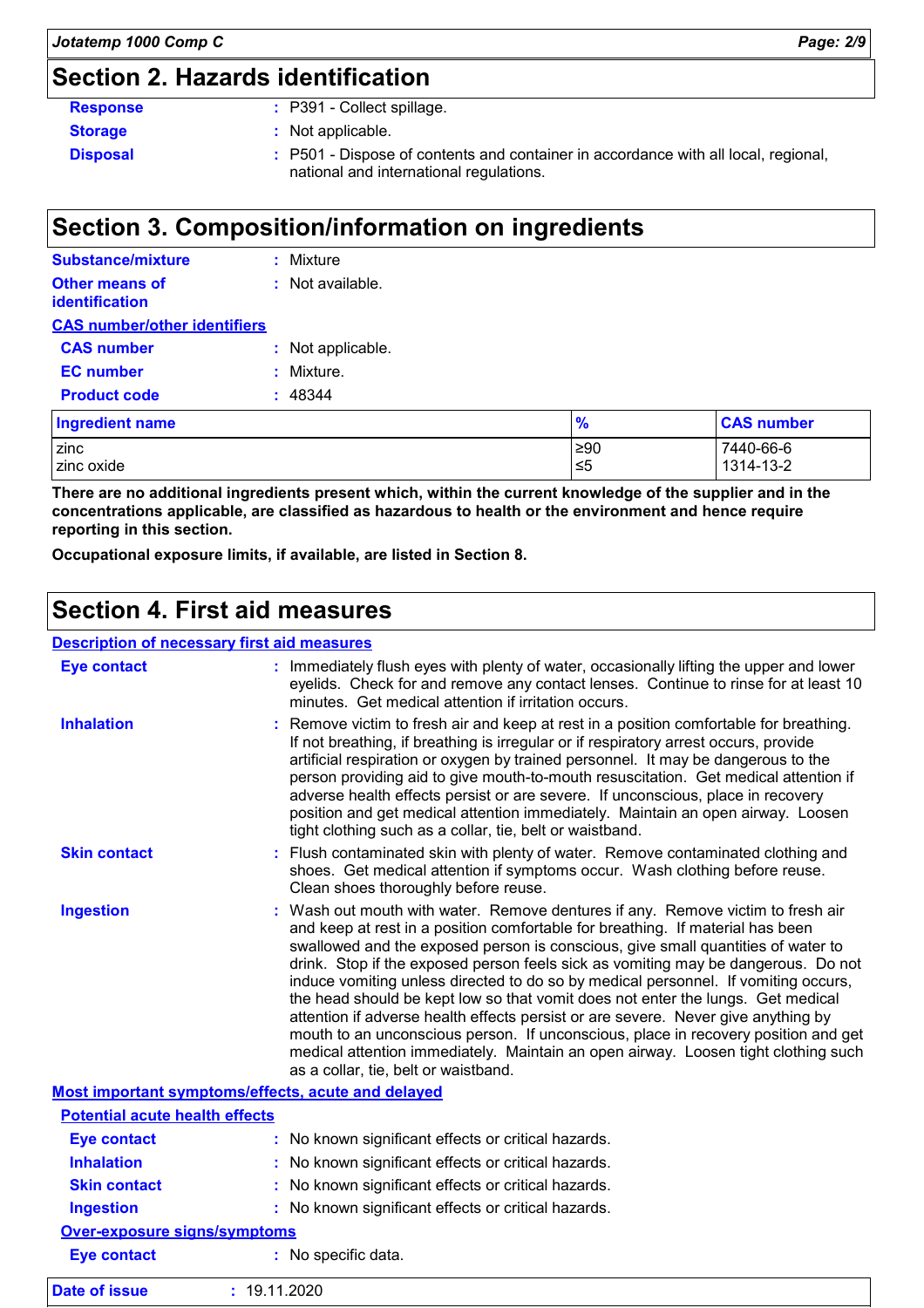# **Section 4. First aid measures**

| <b>Inhalation</b>                 | : No specific data.                                                                                                                                                           |  |
|-----------------------------------|-------------------------------------------------------------------------------------------------------------------------------------------------------------------------------|--|
| <b>Skin contact</b>               | : No specific data.                                                                                                                                                           |  |
| <b>Ingestion</b>                  | : No specific data.                                                                                                                                                           |  |
|                                   | Indication of immediate medical attention and special treatment needed, if necessary                                                                                          |  |
| <b>Notes to physician</b>         | : Treat symptomatically. Contact poison treatment specialist immediately if large<br>quantities have been ingested or inhaled.                                                |  |
| <b>Specific treatments</b>        | : No specific treatment.                                                                                                                                                      |  |
| <b>Protection of first-aiders</b> | : No action shall be taken involving any personal risk or without suitable training. It<br>may be dangerous to the person providing aid to give mouth-to-mouth resuscitation. |  |

**See toxicological information (Section 11)**

# **Section 5. Firefighting measures**

| <b>Extinguishing media</b>                               |                                                                                                                                                                                                                  |
|----------------------------------------------------------|------------------------------------------------------------------------------------------------------------------------------------------------------------------------------------------------------------------|
| <b>Suitable extinguishing</b><br>media                   | : Use an extinguishing agent suitable for the surrounding fire.                                                                                                                                                  |
| <b>Unsuitable extinguishing</b><br>media                 | : None known.                                                                                                                                                                                                    |
| <b>Specific hazards arising</b><br>from the chemical     | : This material is very toxic to aquatic life with long lasting effects. Fire water<br>contaminated with this material must be contained and prevented from being<br>discharged to any waterway, sewer or drain. |
| <b>Hazardous thermal</b><br>decomposition products       | : Decomposition products may include the following materials:<br>metal oxide/oxides                                                                                                                              |
| <b>Special protective actions</b><br>for fire-fighters   | : Promptly isolate the scene by removing all persons from the vicinity of the incident if<br>there is a fire. No action shall be taken involving any personal risk or without<br>suitable training.              |
| <b>Special protective</b><br>equipment for fire-fighters | : Fire-fighters should wear appropriate protective equipment and self-contained<br>breathing apparatus (SCBA) with a full face-piece operated in positive pressure<br>mode.                                      |

# **Section 6. Accidental release measures**

| <b>Personal precautions, protective equipment and emergency procedures</b> |  |                                                                                                                                                                                                                                                                                                                                                                                        |
|----------------------------------------------------------------------------|--|----------------------------------------------------------------------------------------------------------------------------------------------------------------------------------------------------------------------------------------------------------------------------------------------------------------------------------------------------------------------------------------|
| For non-emergency<br>personnel                                             |  | : No action shall be taken involving any personal risk or without suitable training.<br>Evacuate surrounding areas. Keep unnecessary and unprotected personnel from<br>entering. Do not touch or walk through spilt material. Provide adequate ventilation.<br>Wear appropriate respirator when ventilation is inadequate. Put on appropriate<br>personal protective equipment.        |
|                                                                            |  | <b>For emergency responders</b> : If specialised clothing is required to deal with the spillage, take note of any<br>information in Section 8 on suitable and unsuitable materials. See also the<br>information in "For non-emergency personnel".                                                                                                                                      |
| <b>Environmental precautions</b>                                           |  | : Avoid dispersal of spilt material and runoff and contact with soil, waterways, drains<br>and sewers. Inform the relevant authorities if the product has caused environmental<br>pollution (sewers, waterways, soil or air). Water polluting material. May be harmful<br>to the environment if released in large quantities. Collect spillage.                                        |
| <b>Methods and material for containment and cleaning up</b>                |  |                                                                                                                                                                                                                                                                                                                                                                                        |
| <b>Small spill</b>                                                         |  | : Move containers from spill area. Vacuum or sweep up material and place in a<br>designated, labelled waste container. Dispose of via a licensed waste disposal<br>contractor.                                                                                                                                                                                                         |
| <b>Large spill</b>                                                         |  | : Move containers from spill area. Approach the release from upwind. Prevent entry<br>into sewers, water courses, basements or confined areas. Vacuum or sweep up<br>material and place in a designated, labelled waste container. Dispose of via a<br>licensed waste disposal contractor. Note: see Section 1 for emergency contact<br>information and Section 13 for waste disposal. |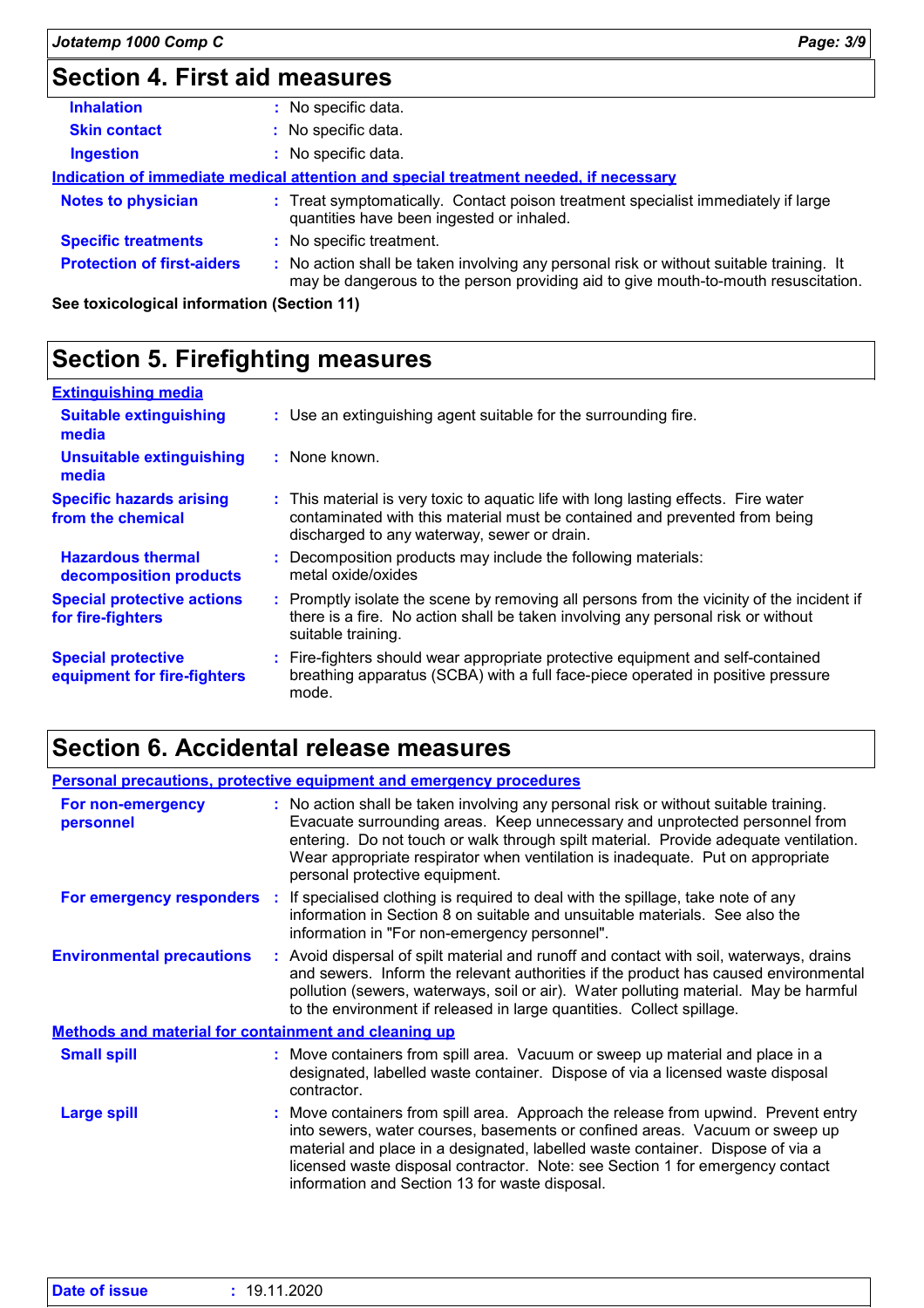# **Section 7. Handling and storage**

| <b>Precautions for safe handling</b>                                      |                                                                                                                                                                                                                                                                                                                                                                                                                                                                                                                                                                                     |
|---------------------------------------------------------------------------|-------------------------------------------------------------------------------------------------------------------------------------------------------------------------------------------------------------------------------------------------------------------------------------------------------------------------------------------------------------------------------------------------------------------------------------------------------------------------------------------------------------------------------------------------------------------------------------|
| <b>Protective measures</b>                                                | : Put on appropriate personal protective equipment (see Section 8). Do not ingest.<br>Avoid contact with eyes, skin and clothing. Avoid release to the environment. Keep<br>in the original container or an approved alternative made from a compatible material,<br>kept tightly closed when not in use. Empty containers retain product residue and<br>can be hazardous. Do not reuse container.                                                                                                                                                                                  |
| <b>Advice on general</b><br>occupational hygiene                          | : Eating, drinking and smoking should be prohibited in areas where this material is<br>handled, stored and processed. Workers should wash hands and face before<br>eating, drinking and smoking. Remove contaminated clothing and protective<br>equipment before entering eating areas. See also Section 8 for additional<br>information on hygiene measures.                                                                                                                                                                                                                       |
| <b>Conditions for safe storage,</b><br>including any<br>incompatibilities | : Store in accordance with local regulations. Store in original container protected<br>from direct sunlight in a dry, cool and well-ventilated area, away from incompatible<br>materials (see Section 10) and food and drink. Keep container tightly closed and<br>sealed until ready for use. Containers that have been opened must be carefully<br>resealed and kept upright to prevent leakage. Do not store in unlabelled containers.<br>Use appropriate containment to avoid environmental contamination. See Section 10<br>for incompatible materials before handling or use. |

## **Section 8. Exposure controls/personal protection**

#### **Control parameters**

**Occupational exposure limits**

| <b>Ingredient name</b>                      |                                                                                                                                                                                                                                                                                                       | <b>Exposure limits</b>                                                                                                                                                                                                                                                                                                                                                                                                                         |
|---------------------------------------------|-------------------------------------------------------------------------------------------------------------------------------------------------------------------------------------------------------------------------------------------------------------------------------------------------------|------------------------------------------------------------------------------------------------------------------------------------------------------------------------------------------------------------------------------------------------------------------------------------------------------------------------------------------------------------------------------------------------------------------------------------------------|
| zinc oxide                                  |                                                                                                                                                                                                                                                                                                       | GBZ 2.1 (China, 8/2019).<br>PC-STEL: 5 mg/m <sup>3</sup> 15 minutes. Form:<br>PC-TWA: 3 mg/m <sup>3</sup> 8 hours. Form:                                                                                                                                                                                                                                                                                                                       |
| <b>Recommended monitoring</b><br>procedures | If this product contains ingredients with exposure limits, personal, workplace<br>protective equipment. Reference should be made to appropriate monitoring<br>standards. Reference to national guidance documents for methods for the<br>determination of hazardous substances will also be required. | atmosphere or biological monitoring may be required to determine the effectiveness<br>of the ventilation or other control measures and/or the necessity to use respiratory                                                                                                                                                                                                                                                                     |
| <b>Appropriate engineering</b><br>controls  | contaminants.                                                                                                                                                                                                                                                                                         | : Good general ventilation should be sufficient to control worker exposure to airborne                                                                                                                                                                                                                                                                                                                                                         |
| <b>Environmental exposure</b><br>controls   | cases, fume scrubbers, filters or engineering modifications to the process<br>equipment will be necessary to reduce emissions to acceptable levels.                                                                                                                                                   | Emissions from ventilation or work process equipment should be checked to ensure<br>they comply with the requirements of environmental protection legislation. In some                                                                                                                                                                                                                                                                         |
| <b>Individual protection measures</b>       |                                                                                                                                                                                                                                                                                                       |                                                                                                                                                                                                                                                                                                                                                                                                                                                |
| <b>Hygiene measures</b>                     | eating, smoking and using the lavatory and at the end of the working period.<br>safety showers are close to the workstation location.                                                                                                                                                                 | : Wash hands, forearms and face thoroughly after handling chemical products, before<br>Appropriate techniques should be used to remove potentially contaminated clothing.<br>Wash contaminated clothing before reusing. Ensure that eyewash stations and                                                                                                                                                                                       |
| <b>Eye protection</b>                       | shields.                                                                                                                                                                                                                                                                                              | Safety eyewear complying to EN 166 should be used when a risk assessment<br>indicates this is necessary to avoid exposure to liquid splashes, mists, gases or<br>dusts. If contact is possible, the following protection should be worn, unless the<br>assessment indicates a higher degree of protection: safety glasses with side-                                                                                                           |
| <b>Skin protection</b>                      |                                                                                                                                                                                                                                                                                                       |                                                                                                                                                                                                                                                                                                                                                                                                                                                |
| <b>Hand protection</b>                      | should be noted that the time to breakthrough for any glove material may be<br>several substances, the protection time of the gloves cannot be accurately<br>estimated.                                                                                                                               | : Chemical-resistant, impervious gloves complying with an approved standard should<br>be worn at all times when handling chemical products if a risk assessment indicates<br>this is necessary. Considering the parameters specified by the glove manufacturer,<br>check during use that the gloves are still retaining their protective properties. It<br>different for different glove manufacturers. In the case of mixtures, consisting of |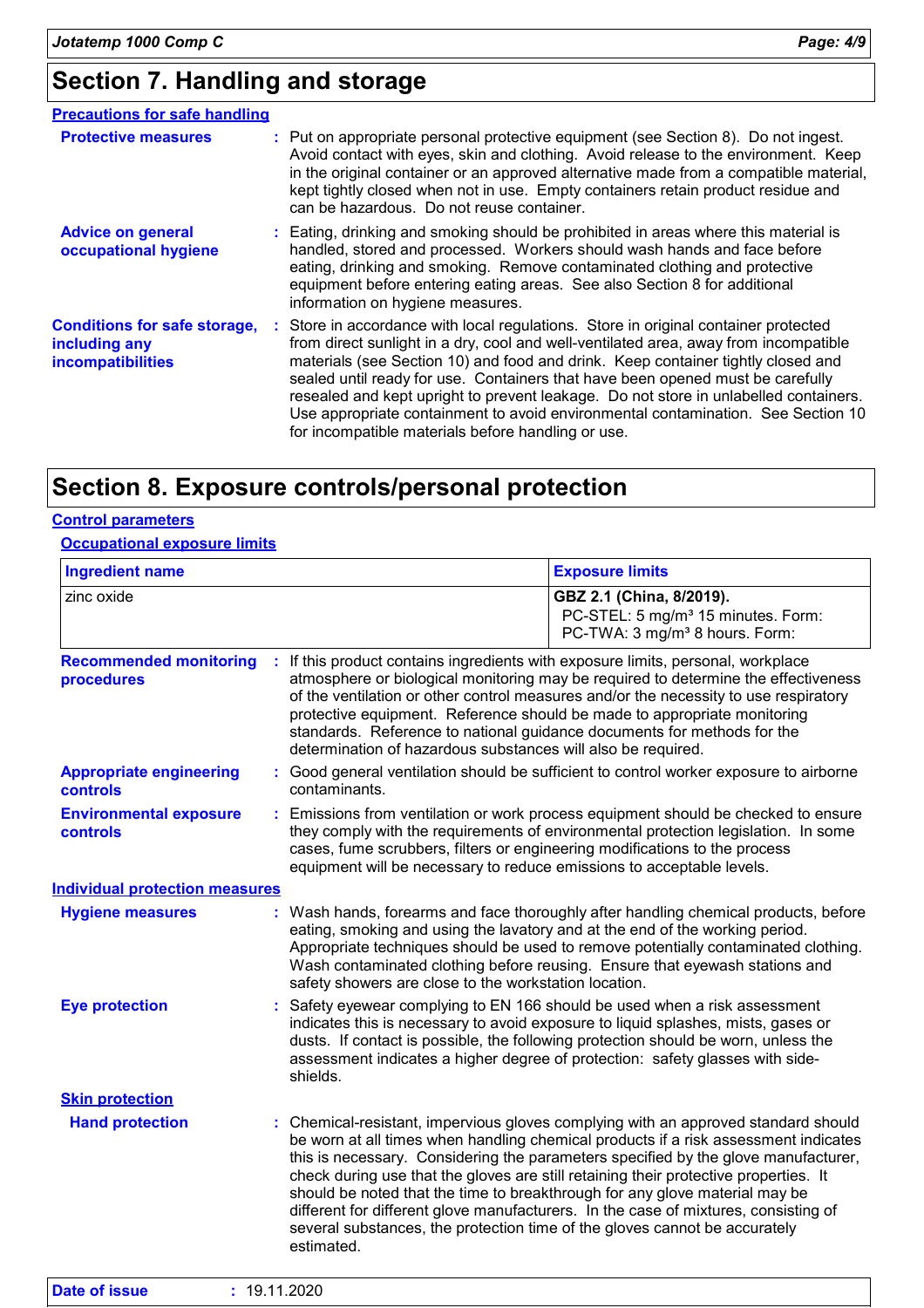# **Section 8. Exposure controls/personal protection**

|                               | There is no one glove material or combination of materials that will give unlimited<br>resistance to any individual or combination of chemicals.                                                                                                                                  |
|-------------------------------|-----------------------------------------------------------------------------------------------------------------------------------------------------------------------------------------------------------------------------------------------------------------------------------|
|                               | The breakthrough time must be greater than the end use time of the product.                                                                                                                                                                                                       |
|                               | The instructions and information provided by the glove manufacturer on use,                                                                                                                                                                                                       |
|                               | storage, maintenance and replacement must be followed.                                                                                                                                                                                                                            |
|                               | Gloves should be replaced regularly and if there is any sign of damage to the glove<br>material.                                                                                                                                                                                  |
|                               | Always ensure that gloves are free from defects and that they are stored and used<br>correctly.                                                                                                                                                                                   |
|                               | The performance or effectiveness of the glove may be reduced by physical/chemical<br>damage and poor maintenance.                                                                                                                                                                 |
|                               | Barrier creams may help to protect the exposed areas of the skin but should not be<br>applied once exposure has occurred.                                                                                                                                                         |
|                               | Wear suitable gloves tested to EN374.                                                                                                                                                                                                                                             |
|                               | Recommended, gloves(breakthrough time) > 8 hours: nitrile rubber                                                                                                                                                                                                                  |
| <b>Body protection</b>        | : Personal protective equipment for the body should be selected based on the task<br>being performed and the risks involved and should be approved by a specialist<br>before handling this product.                                                                               |
| <b>Other skin protection</b>  | : Appropriate footwear and any additional skin protection measures should be<br>selected based on the task being performed and the risks involved and should be<br>approved by a specialist before handling this product.                                                         |
| <b>Respiratory protection</b> | Based on the hazard and potential for exposure, select a respirator that meets the<br>appropriate standard or certification. Respirators must be used according to a<br>respiratory protection program to ensure proper fitting, training, and other important<br>aspects of use. |
|                               |                                                                                                                                                                                                                                                                                   |

# **Section 9. Physical and chemical properties**

| <b>Appearance</b>                                      |                                                     |
|--------------------------------------------------------|-----------------------------------------------------|
| <b>Physical state</b>                                  | : Solid.                                            |
| <b>Colour</b>                                          | Grey.                                               |
| <b>Odour</b>                                           | Characteristic.                                     |
| <b>Odour threshold</b>                                 | Not available.                                      |
| pH                                                     | Not applicable.                                     |
| <b>Melting point</b>                                   | Not applicable.                                     |
| <b>Boiling point</b>                                   | Not available.                                      |
| <b>Flash point</b>                                     | Not applicable.                                     |
| <b>Burning time</b>                                    | Not available.                                      |
| <b>Burning rate</b>                                    | Not available.                                      |
| <b>Evaporation rate</b>                                | Not available.                                      |
| <b>Flammability (solid, gas)</b>                       | Not applicable.                                     |
| <b>Lower and upper explosive</b><br>(flammable) limits | Not applicable.                                     |
| <b>Vapour pressure</b>                                 | Not available.                                      |
| <b>Vapour density</b>                                  | Highest known value: $5.47$ (Air = 1) (zinc oxide). |
| <b>Relative density</b>                                | $7.104$ g/cm <sup>3</sup>                           |
| <b>Solubility</b>                                      | Not available.                                      |
| <b>Partition coefficient: n-</b><br>octanol/water      | Not available.                                      |
| <b>Auto-ignition temperature</b>                       | : Not applicable.                                   |
| <b>Decomposition temperature</b>                       | Not available.                                      |
| <b>SADT</b>                                            | Not available.                                      |
| <b>Viscosity</b>                                       | Not available.                                      |

| <b>Date of issue</b> | : 19.11.2020 |
|----------------------|--------------|
|                      |              |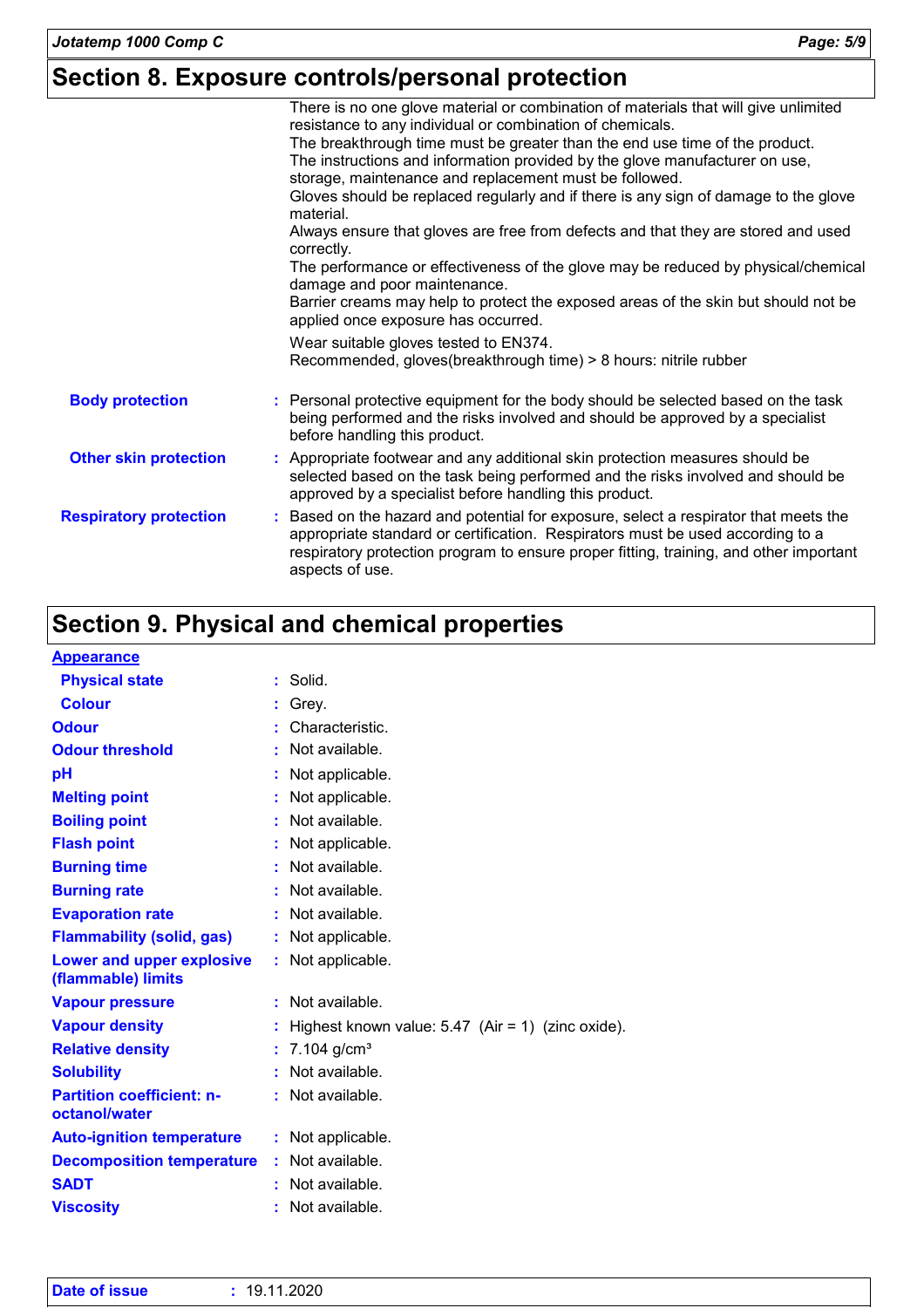# **Section 10. Stability and reactivity**

| <b>Reactivity</b>                            | : No specific test data related to reactivity available for this product or its ingredients.                                        |
|----------------------------------------------|-------------------------------------------------------------------------------------------------------------------------------------|
| <b>Chemical stability</b>                    | : The product is stable.                                                                                                            |
| <b>Possibility of hazardous</b><br>reactions | : Under normal conditions of storage and use, hazardous reactions will not occur.                                                   |
| <b>Conditions to avoid</b>                   | : No specific data.                                                                                                                 |
| <b>Incompatible materials</b>                | : Keep away from the following materials to prevent strong exothermic reactions:<br>oxidising agents, strong alkalis, strong acids. |
| <b>Hazardous decomposition</b><br>products   | Under normal conditions of storage and use, hazardous decomposition products<br>÷<br>should not be produced.                        |

Fine dust clouds may form explosive mixtures with air.

### **Section 11. Toxicological information**

#### **Information on toxicological effects**

#### **Acute toxicity**

Not available.

#### **Irritation/Corrosion**

| <b>Product/ingredient name</b> | <b>Result</b>        | <b>Species</b> | <b>Score</b> | <b>Exposure</b>                              | <b>Observation</b> |
|--------------------------------|----------------------|----------------|--------------|----------------------------------------------|--------------------|
| zinc                           | Skin - Mild irritant | Human          |              | 72 hours 300 -<br>Micrograms<br>Intermittent |                    |
| zinc oxide                     | Eyes - Mild irritant | Rabbit         |              | 124 hours 500 1 -<br>lmg                     |                    |
|                                | Skin - Mild irritant | Rabbit         |              | 24 hours 500  -<br>lmg                       |                    |

#### **Sensitisation**

Not available.

#### **Mutagenicity**

Not available.

#### **Carcinogenicity**

Not available.

#### **Reproductive toxicity**

Not available.

#### **Teratogenicity**

Not available.

#### **Specific target organ toxicity (single exposure)**

Not available.

#### **Specific target organ toxicity (repeated exposure)**

Not available.

#### **Aspiration hazard**

Not available.

#### **Information on likely routes :** Not available.

**Potential acute health effects of exposure**

| . VWHIM WYMI 2001 2002 2003 2012 2022 |                                                     |
|---------------------------------------|-----------------------------------------------------|
| <b>Eye contact</b>                    | : No known significant effects or critical hazards. |
| <b>Inhalation</b>                     | : No known significant effects or critical hazards. |
| <b>Skin contact</b>                   | : No known significant effects or critical hazards. |
| <b>Ingestion</b>                      | : No known significant effects or critical hazards. |

| <b>Date of issue</b> | .11.2020<br>19. |  |  |
|----------------------|-----------------|--|--|
|----------------------|-----------------|--|--|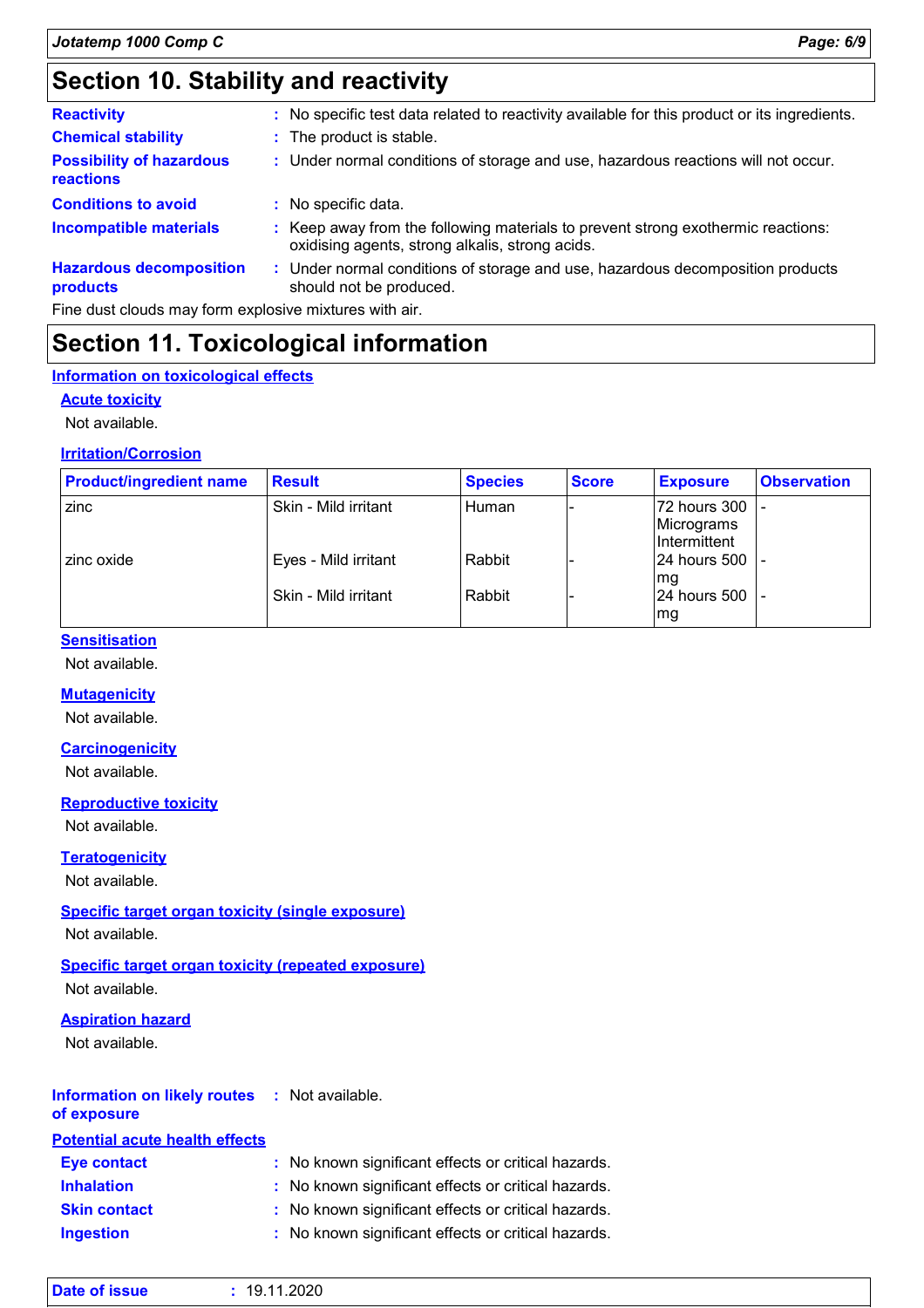# **Section 11. Toxicological information**

**Symptoms related to the physical, chemical and toxicological characteristics Eye contact :** No specific data.

| <b>Eve contact</b>  | $\therefore$ NO Specific data. |
|---------------------|--------------------------------|
| <b>Inhalation</b>   | : No specific data.            |
| <b>Skin contact</b> | : No specific data.            |
| <b>Ingestion</b>    | : No specific data.            |

|                                                   | Delayed and immediate effects as well as chronic effects from short and long-term exposure |
|---------------------------------------------------|--------------------------------------------------------------------------------------------|
| <b>Short term exposure</b>                        |                                                                                            |
| <b>Potential immediate</b><br><b>effects</b>      | : Not available.                                                                           |
| <b>Potential delayed effects</b>                  | : Not available.                                                                           |
| Long term exposure                                |                                                                                            |
| <b>Potential immediate</b><br>effects             | : Not available.                                                                           |
| <b>Potential delayed effects : Not available.</b> |                                                                                            |
| <b>Potential chronic health effects</b>           |                                                                                            |
| Not available.                                    |                                                                                            |
| <b>General</b>                                    | : No known significant effects or critical hazards.                                        |
| <b>Carcinogenicity</b>                            | : No known significant effects or critical hazards.                                        |
| <b>Mutagenicity</b>                               | : No known significant effects or critical hazards.                                        |
| <b>Teratogenicity</b>                             | : No known significant effects or critical hazards.                                        |
| <b>Developmental effects</b>                      | : No known significant effects or critical hazards.                                        |
| <b>Fertility effects</b>                          | : No known significant effects or critical hazards.                                        |

**Numerical measures of toxicity**

#### **Acute toxicity estimates**

Not available.

# **Section 12. Ecological information**

#### **Toxicity**

| <b>Product/ingredient name</b> | <b>Result</b>                      | <b>Species</b>                                           | <b>Exposure</b> |
|--------------------------------|------------------------------------|----------------------------------------------------------|-----------------|
| zinc                           | Acute LC50 330 µg/l Fresh water    | Daphnia - Daphnia magna                                  | 48 hours        |
|                                | Acute LC50 0.78 mg/l Fresh water   | Fish                                                     | 96 hours        |
| l zinc oxide l                 | Acute LC50 1.1 ppm Fresh water     | Fish - Oncorhynchus mykiss                               | 96 hours        |
|                                | Chronic NOEC 0.02 mg/l Fresh water | Algae - Pseudokirchneriella<br>subcapitata - Exponential | 72 hours        |
|                                |                                    | growth phase                                             |                 |

#### **Persistence/degradability**

| <b>Product/ingredient name</b> | <b>Aquatic half-life</b> | <b>Photolysis</b> | Biodegradability |
|--------------------------------|--------------------------|-------------------|------------------|
| zinc                           |                          |                   | Not readily      |
| zinc oxide                     |                          |                   | Not readily      |

#### **Bioaccumulative potential**

| <b>Product/ingredient name</b> | $\mathsf{LogP}_\mathsf{ow}$ | <b>BCF</b> | Potential |
|--------------------------------|-----------------------------|------------|-----------|
| I zinc oxide                   |                             | 28960      | high      |

| <b>Date of issue</b> | 19.11.2020 |  |  |  |
|----------------------|------------|--|--|--|
|----------------------|------------|--|--|--|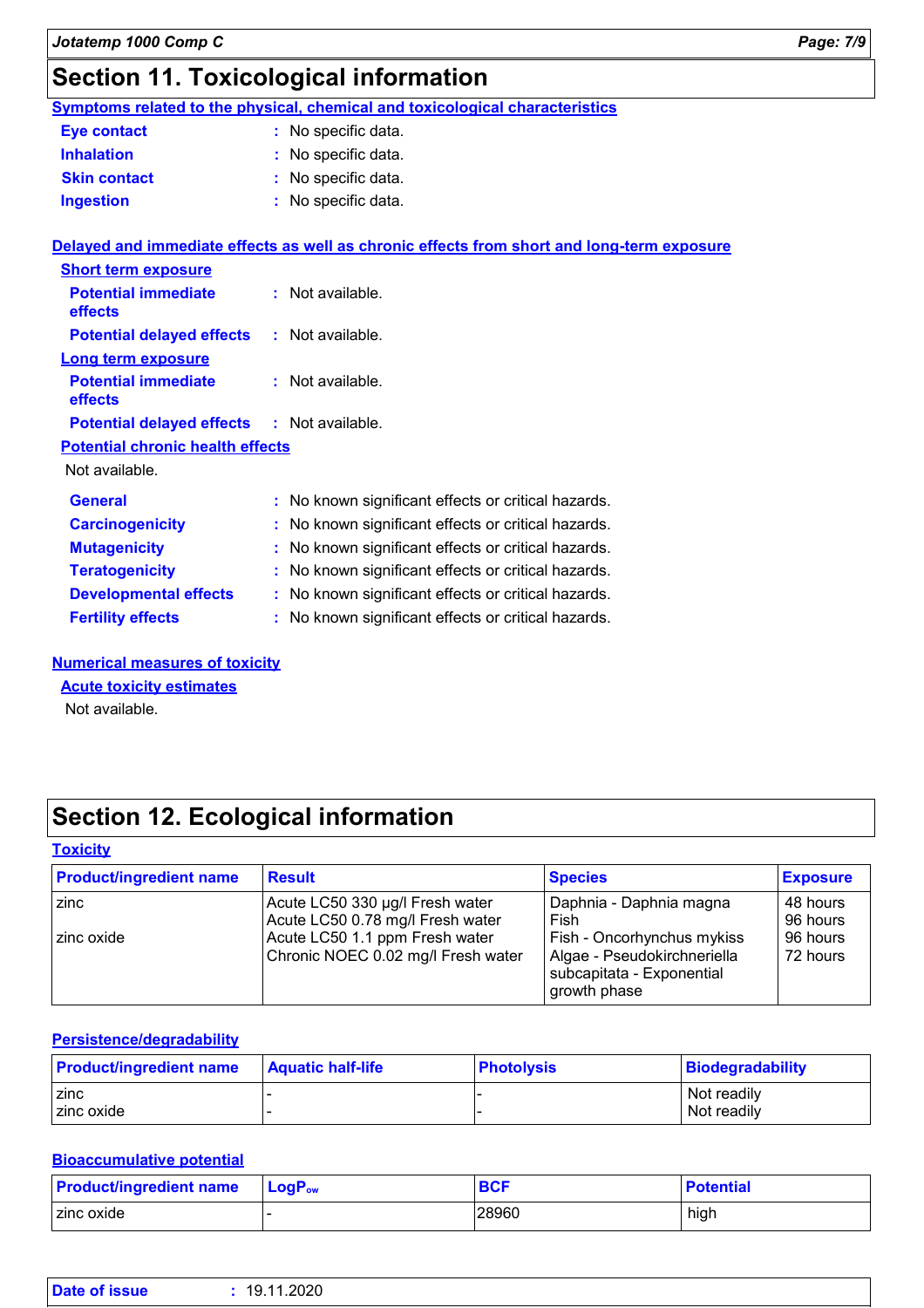# **Section 12. Ecological information**

| <b>Mobility in soil</b>                                 |                    |
|---------------------------------------------------------|--------------------|
| <b>Soil/water partition</b><br><b>coefficient (Koc)</b> | $:$ Not available. |

**Other adverse effects** : No known significant effects or critical hazards.

# **Section 13. Disposal considerations**

The generation of waste should be avoided or minimised wherever possible. Disposal of this product, solutions and any by-products should at all times comply with the requirements of environmental protection and waste disposal legislation and any regional local authority requirements. Dispose of surplus and nonrecyclable products via a licensed waste disposal contractor. Waste should not be disposed of untreated to the sewer unless fully compliant with the requirements of all authorities with jurisdiction. Waste packaging should be recycled. Incineration or landfill should only be considered when recycling is not feasible. This material and its container must be disposed of in a safe way. Care should be taken when handling emptied containers that have not been cleaned or rinsed out. Empty containers or liners may retain some product residues. Avoid dispersal of spilt material and runoff and contact with soil, waterways, drains and sewers. **Disposal methods :**

# **Section 14. Transport information**

**Transport within user's premises:** always transport in closed containers that are upright and secure. Ensure that persons transporting the product know what to do in the event of an accident or spillage.

|                                                  | <b>UN</b>                                                                                                                                                                                                                              | <b>IMDG</b>                                                                                                                                                                                                                                                       | <b>IATA</b>                                                                                                                                                                                                                            |
|--------------------------------------------------|----------------------------------------------------------------------------------------------------------------------------------------------------------------------------------------------------------------------------------------|-------------------------------------------------------------------------------------------------------------------------------------------------------------------------------------------------------------------------------------------------------------------|----------------------------------------------------------------------------------------------------------------------------------------------------------------------------------------------------------------------------------------|
| <b>UN number</b>                                 | <b>UN3077</b>                                                                                                                                                                                                                          | <b>UN3077</b>                                                                                                                                                                                                                                                     | <b>UN3077</b>                                                                                                                                                                                                                          |
| <b>UN proper</b><br>shipping name                | Environmentally hazardous<br>substance, solid, n.o.s. (zinc,<br>zinc oxide)                                                                                                                                                            | Environmentally hazardous<br>substance, solid, n.o.s. (zinc,<br>zinc oxide). Marine pollutant<br>(zinc, zinc oxide)                                                                                                                                               | Environmentally hazardous<br>substance, solid, n.o.s. (zinc,<br>zinc oxide)                                                                                                                                                            |
| <b>Transport hazard</b><br>class(es)             | 9                                                                                                                                                                                                                                      | 9                                                                                                                                                                                                                                                                 | 9                                                                                                                                                                                                                                      |
| <b>Packing group</b>                             | III                                                                                                                                                                                                                                    | III                                                                                                                                                                                                                                                               | $\mathbf{III}$                                                                                                                                                                                                                         |
| <b>Environmental</b><br><b>hazards</b>           | Yes.                                                                                                                                                                                                                                   | Yes.                                                                                                                                                                                                                                                              | Yes.                                                                                                                                                                                                                                   |
| <b>Special</b><br>precautions for<br><b>user</b> | <b>Transport within user's</b><br>premises: always transport in<br>closed containers that are<br>upright and secure. Ensure<br>that persons transporting the<br>product know what to do in the<br>event of an accident or<br>spillage. | <b>Transport within user's</b><br>premises: always transport in<br>closed containers that are<br>upright and secure. Ensure<br>that persons transporting the<br>product know what to do in the<br>event of an accident or<br>spillage.                            | <b>Transport within user's</b><br>premises: always transport in<br>closed containers that are<br>upright and secure. Ensure<br>that persons transporting the<br>product know what to do in the<br>event of an accident or<br>spillage. |
| <b>Additional</b><br>information                 | This product is not regulated<br>as a dangerous good when<br>transported in sizes of ≤5 L or<br>$\leq$ 5 kg, provided the<br>packagings meet the general<br>provisions of 4.1.1.1, 4.1.1.2<br>and 4.1.1.4 to 4.1.1.8.                  | This product is not regulated<br>as a dangerous good when<br>transported in sizes of ≤5 L or<br>$\leq$ 5 kg, provided the<br>packagings meet the general<br>provisions of 4.1.1.1, 4.1.1.2<br>and 4.1.1.4 to 4.1.1.8.<br><b>Emergency schedules F-A.</b><br>$S-F$ | This product is not regulated<br>as a dangerous good when<br>transported in sizes of ≤5 L or<br>$\leq$ 5 kg, provided the<br>packagings meet the general<br>provisions of 5.0.2.4.1,<br>5.0.2.6.1.1 and 5.0.2.8.                       |